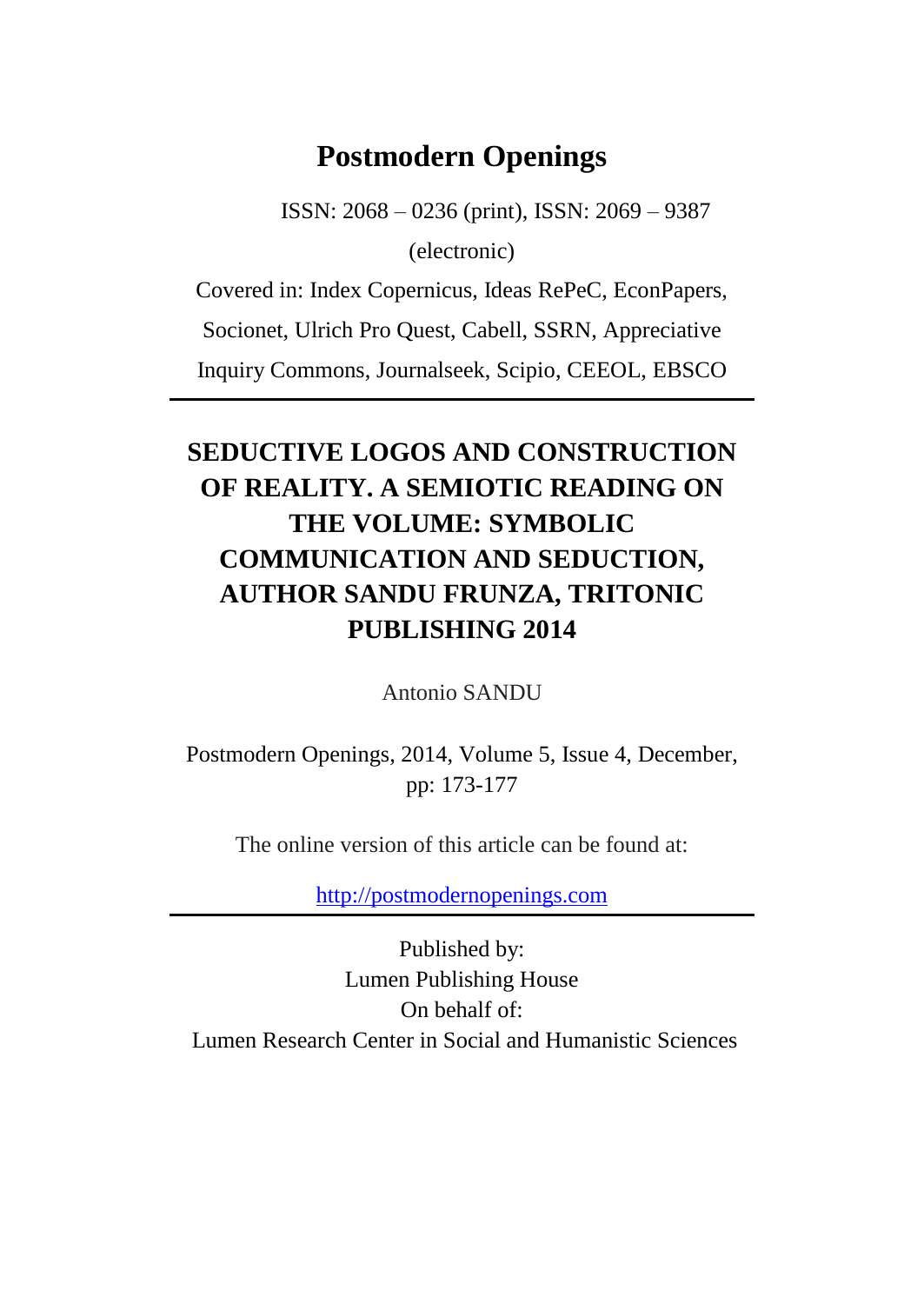## **Seductive logos and construction of reality. A semiotic reading on the volume:** *Symbolic communication and seduction*, **author Sandu Frunza, Tritonic Publishing 2014**

#### **Antonio SANDU**<sup>1</sup>

#### **Abstract**

*Reffering to the book "Symbolic communication and seduction", published at Tritonic Publishing House by Professor Sandu Frunza (Frunza, 2014), we observe that he has placed communication, and the symbolic function in general, in the center of the process of social construction of reality. In our opinion, the author's main concern is to demonstrate the logocentrism of postmodern society. Although the term*  logos is not currently explicit in the volume "Symbolic communication and seduction" *(Frunza, 2014), reading it allowed me a logocentric semiotic on communicative construction of reality.* 

#### **Keywords:**

 $\overline{a}$ 

*Logocentrism, seductive logos, imperious logos, communicative construction of reality.*

<sup>&</sup>lt;sup>1</sup> Professor PhD, "Stefan cel Mare" University from Suceava, antonios@seap.usv.ro.

SANDU, A. (2014). Seductive logos and construction of reality. A semiotic reading on the volume: Symbolic communication and seduction, author Sandu Frunza, Tritonic Publishing 2014. Postmodern Openings, Volume 5, Issue 4, December, Year 2014, pp. 173-177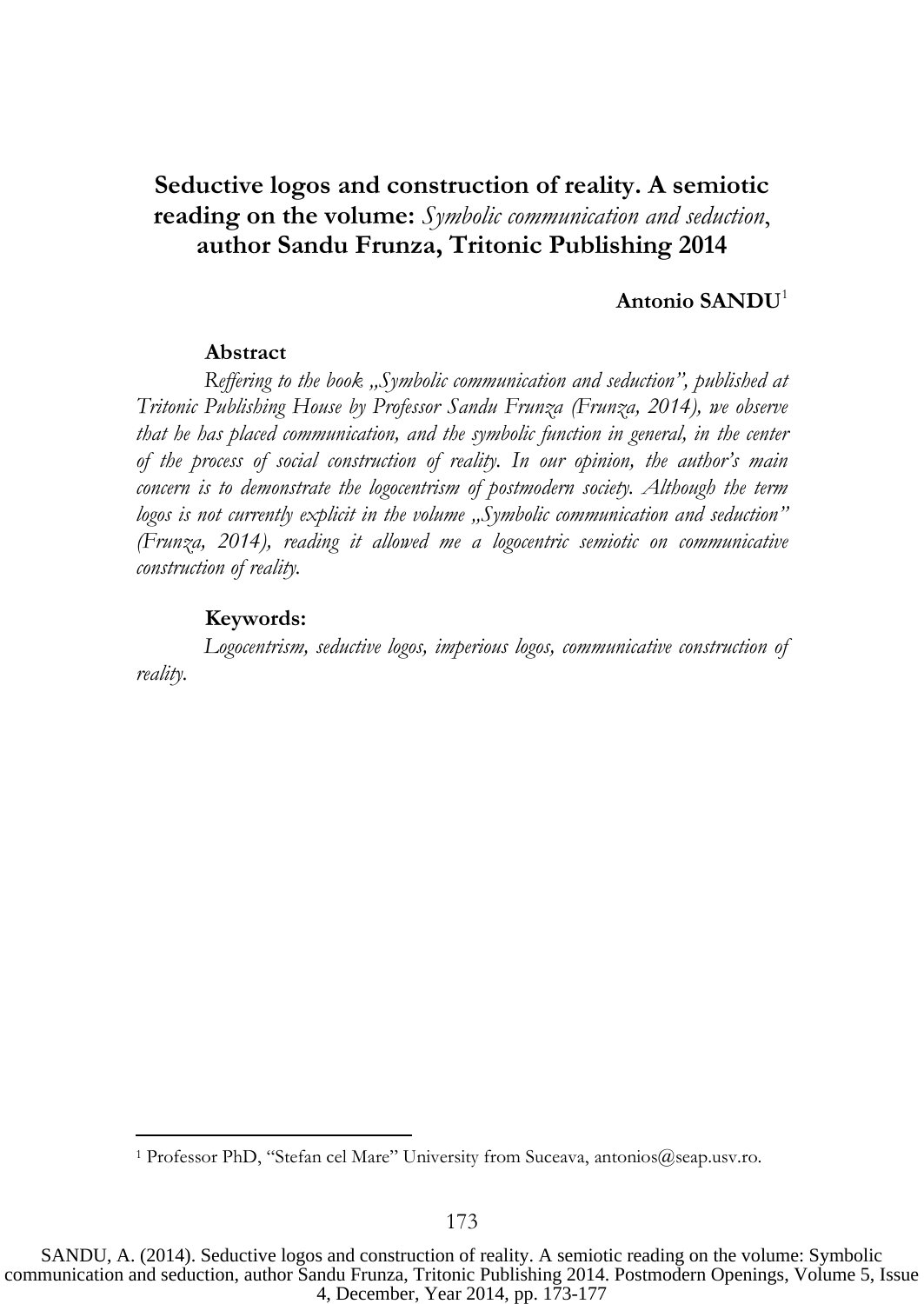### **Introduction**

Reffering to the book "Symbolic communication and seduction", published at Tritonic Publishing House by Professor Sandu Frunza (2014a), we observe that he has placed communication, and the symbolic function in general, in the center of the process of social construction of reality.

## **Logocentrism of postmodernity**

Although the term logos is not currently explicit in the volume "Symbolic communication and seduction" (Frunza, 2014a), reading it allowed me a logocentric semiotic on communicative construction of reality. After three centuries of secularization, the humanity managed to emancipate the logos from under the empire of universal and absolute, bringing it in the middle of the fulgurant as a process of communication. The symbolic construction of reality in the process of communication is, in the first place, an ontological foundation of the world.

The fractal of existence (Gavriluta, 2003; Sandu, 2010) escapes from the tyranny of the devouring and uniform logos which claims to establish the world as a duty of the being. Logos transformed in (self) communication and sharing (of senses), builds reality not through ontological dictate, but through seductive participation to the development of its meaning. In the book, Sandu Frunza (2014b) is concerned with how the religious experience becomes communication experience. The channels through which the sacred becomes communication act is constituted by the ritual and the mithical structure that composes it. The experience of the sacred is one of issuing significance (Frunza, 2014a). The religious experience as symbolic experience on the transcendent in its process of construction, in its rituals of constructing reality, is placed in the empire of semiotics.

Sandu Frunza (2014a) shows that "from the plural analysis of the median space of religious experience" we can infer a perspective on reality that proposes culture, religion and ideology as systems of symbols. In our opinion, is these systems of symbols that authorize the crediting of postmodern culture with a logocentric perspective. The logos suffers from an interpretative drift from the position of transcende of the thing itself, towards the one of constitutive immanence of reality as communication act. The (social) communicative construction of reality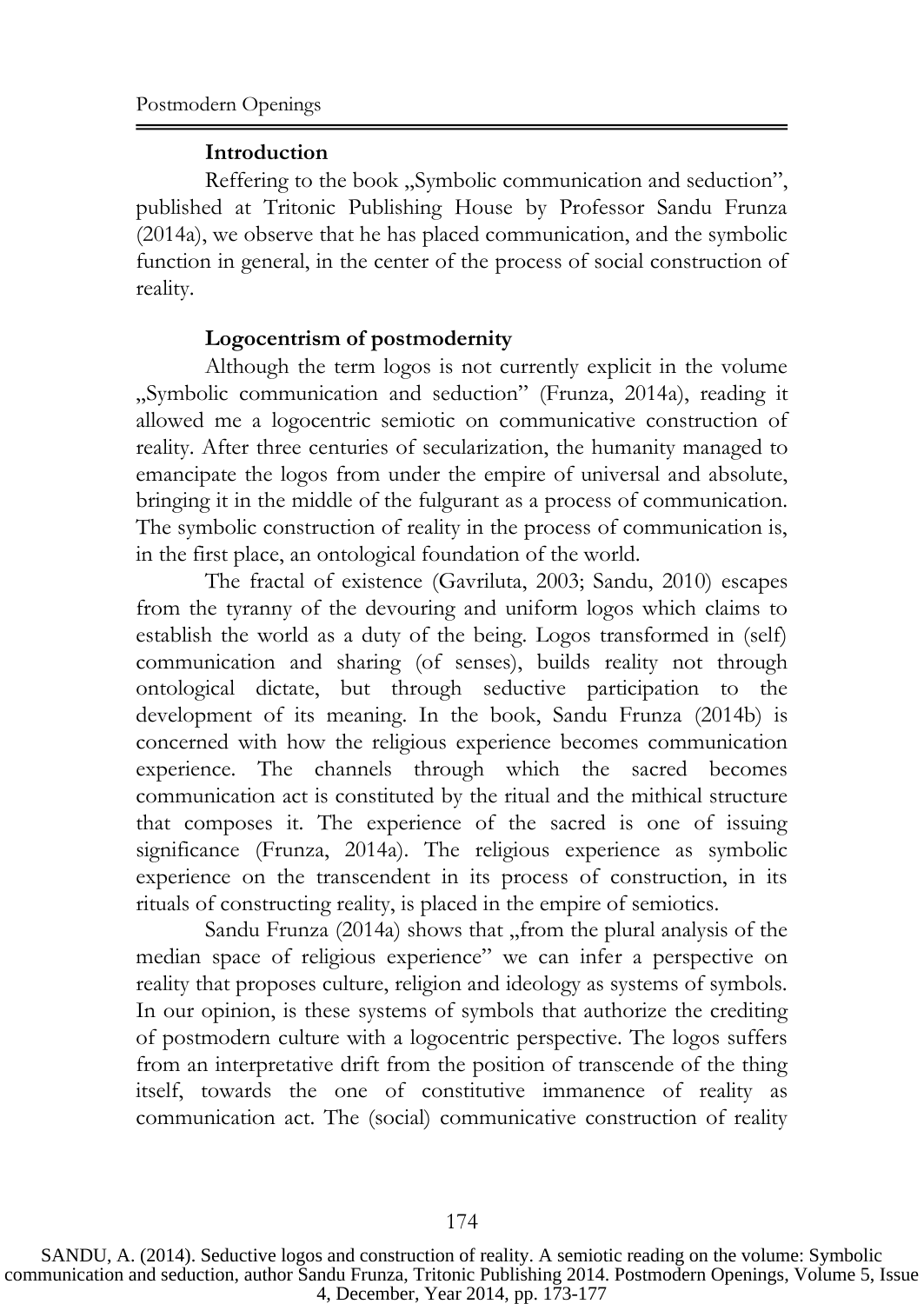can be seen as a recovery of the (supreme) universal that is logos into a particular reiterated fractalic in all fragments of reality.

## **Imperious logos and seductive logos**

The monolithic structure of reality in which the imperious logos obliges the Beeing to update becomes a seductive logos that updates the Beeing. The process of communication turns the ontological report of participation. If for Plato adepts, the Beeings used to participate of the Idea for the transmodern human, who has exteriorized the experience of constructing the Universal (Sandu, Caras, 2013) into the social construction of reality of the logos as communication act that participates in the reality of the beeings.

Communicatively built reality poseses ontological value. Quoting Aurel Codoban who states that "what we do not communicate, doesn't exist for us" (Sandu, Caras (Frunza), 2014) proposes a theory of significance truth. The world of the people is built in the process of communication through creating meanings. This theory allows us to connect again the logos to the truth. The imperious logos can be attached to the idea of truth by correspondence. Only the two-way corespondence between the sign and the significant can substantialize the imperious logos. The imperious logos is present in the process of creating the world through the expression "let there be light", the correspondence truth through the expression , and then there was light", and the adequacy between logos and truth is given by the expression "God saw it was good". The imperious logos involves transcendence because the command addresses to one "outside Himself" who executes it and is controlled and appreciated by Divinity.

The seductive logos can be assigned a theory of significance truth (Frunza, 2014a). The seductive logos is immanent in the process of creating communication, constituting the very texture of (social) reality. From the perspective of creation, seductive logos can resemble the process of creating the human being from clay and blowing the spirit of life to it. The same triad logos, truth, adequacy is proposed for the creation of "the world of humans".

The seductive logos is the very process of creating the human. This process is a tactile way, through divine touch most closely to the human experience of seduction. Meaningful truth can be understood as Divinity blast who gives life to the clay. He is truth precisely as Image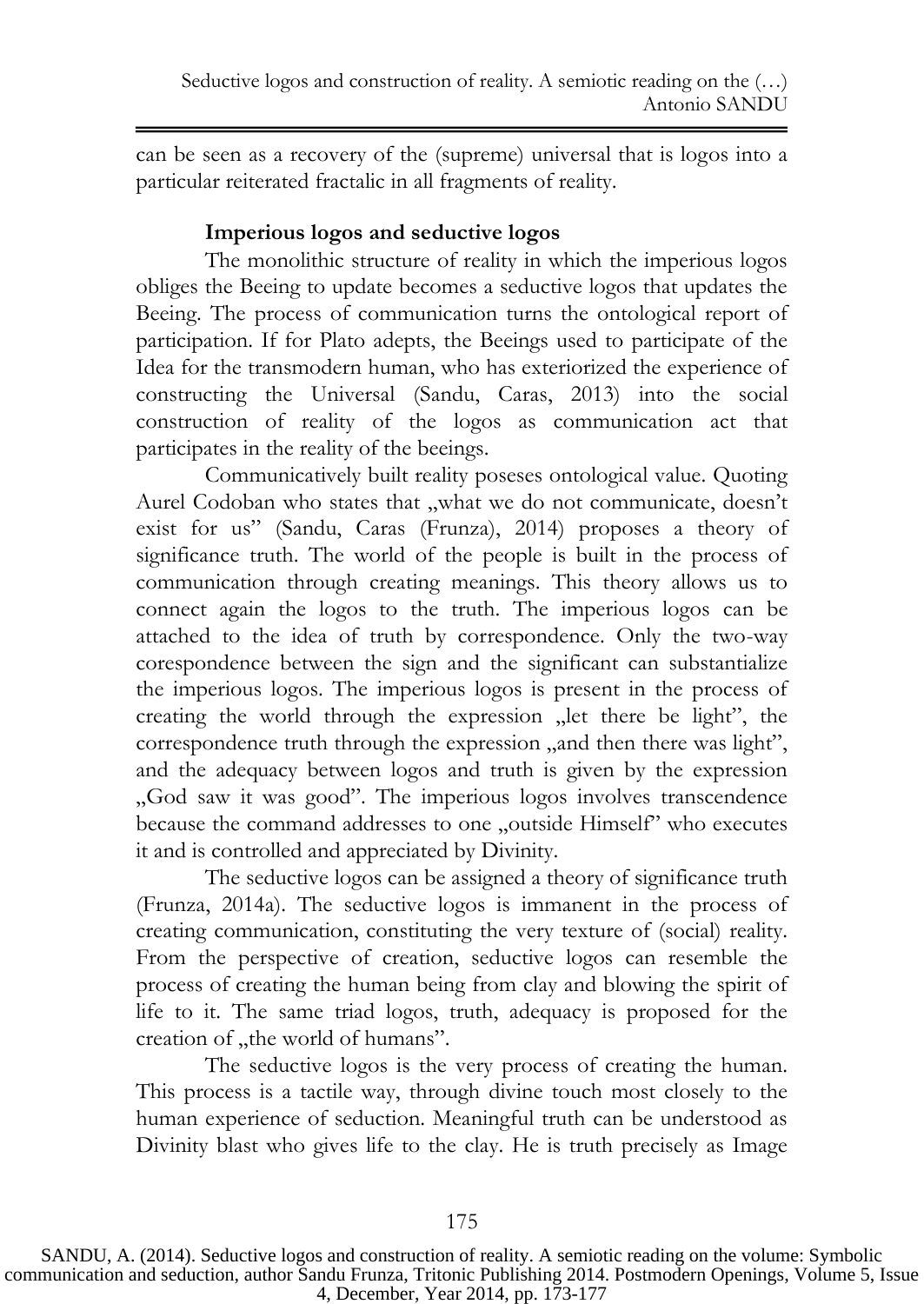and Likeness. The seductive logos and the meaningful truth, even if being the second in the order of creation, can be understood ontologically as placing itself before the imperious logos. The imperious logos calls to Beeing and obliges the Beeings to be. The seductive logos is placed in Beeing as Image.

Suitability is no longer subject to metaphysical control, but to rest of the Beeing. After creating the Human, God rests. But he doesn't rest as we might believe, in pure trascendence, but in pure immanence. The fallen human is the essence of adequacy between the seductive logos and the significant truth. The test of significant truth is constituted by the Adamic temptation and the result of knowing good and evil. The imperious and transcendent logos generates a world of form, and the seductive logos, a world of significance.

#### **Conclusion**

The form and meaning constitute the completeness of Beeing. The seductive logos is expressed through love, because the purpose of seduction is love. At the level of communication, it takes the form of consensus, appearing as a process of deconstructing seductive logos into communicative action.

#### **References**

- Frunză, S. (2014a). *Comunicare simbolică şi seducţie*. Bucureşti, România: Editura Tritonic. ISBN: 978-606-8571-33-1.
- Frunză, S. (2014b). *Advertising Constructs Reality. Religion and Advertising in the Consumer Society*. Bucureşti, România: Editura Tritonic. ISBN: 978-606-8571-41-6.
- Gavriluţă, N. (2003). *The Fractals and the Social Time*. Cluj-Napoca, România: Editura Dacia.
- Sandu, A. (2010). *Perspective semiologice asupra transmodernităţii.* Iaşi, România: Editura Performantica.
- Sandu, A., Caras, A. (2013). Deconstruction of charity. Postmodern ethical approaches. *Journal for the Study of Religions and Ideologies*, vol. 12, issue 36 (Winter 2013), pp. 72-99. ISSN 1583-0039.
- Sandu, A., Caras (Frunza), A. (2014). Some Considerations on the Construction of Ethics Policies. Shared Ethics and Communicative Action. *Procedia - Social and Behavioral Sciences*, Volume 149, pp. 846-854. ISSN: 1877-0428.

SANDU, A. (2014). Seductive logos and construction of reality. A semiotic reading on the volume: Symbolic communication and seduction, author Sandu Frunza, Tritonic Publishing 2014. Postmodern Openings, Volume 5, Issue 4, December, Year 2014, pp. 173-177